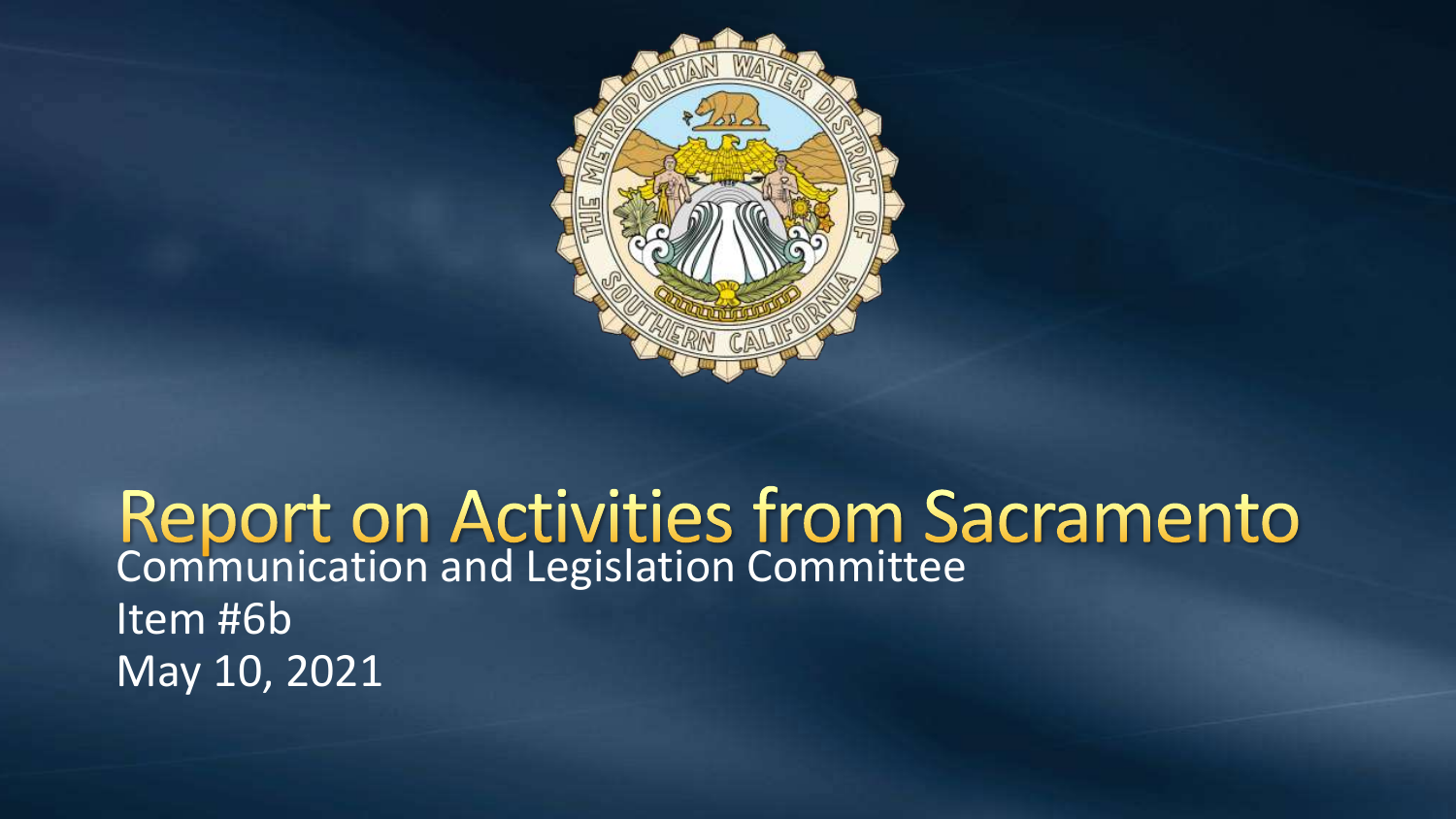## **Key Legislative Dates**

**April 30: Policy Committee** • May 21: Fiscal Committee **June 4: House of Origin June 15: State Budget** 

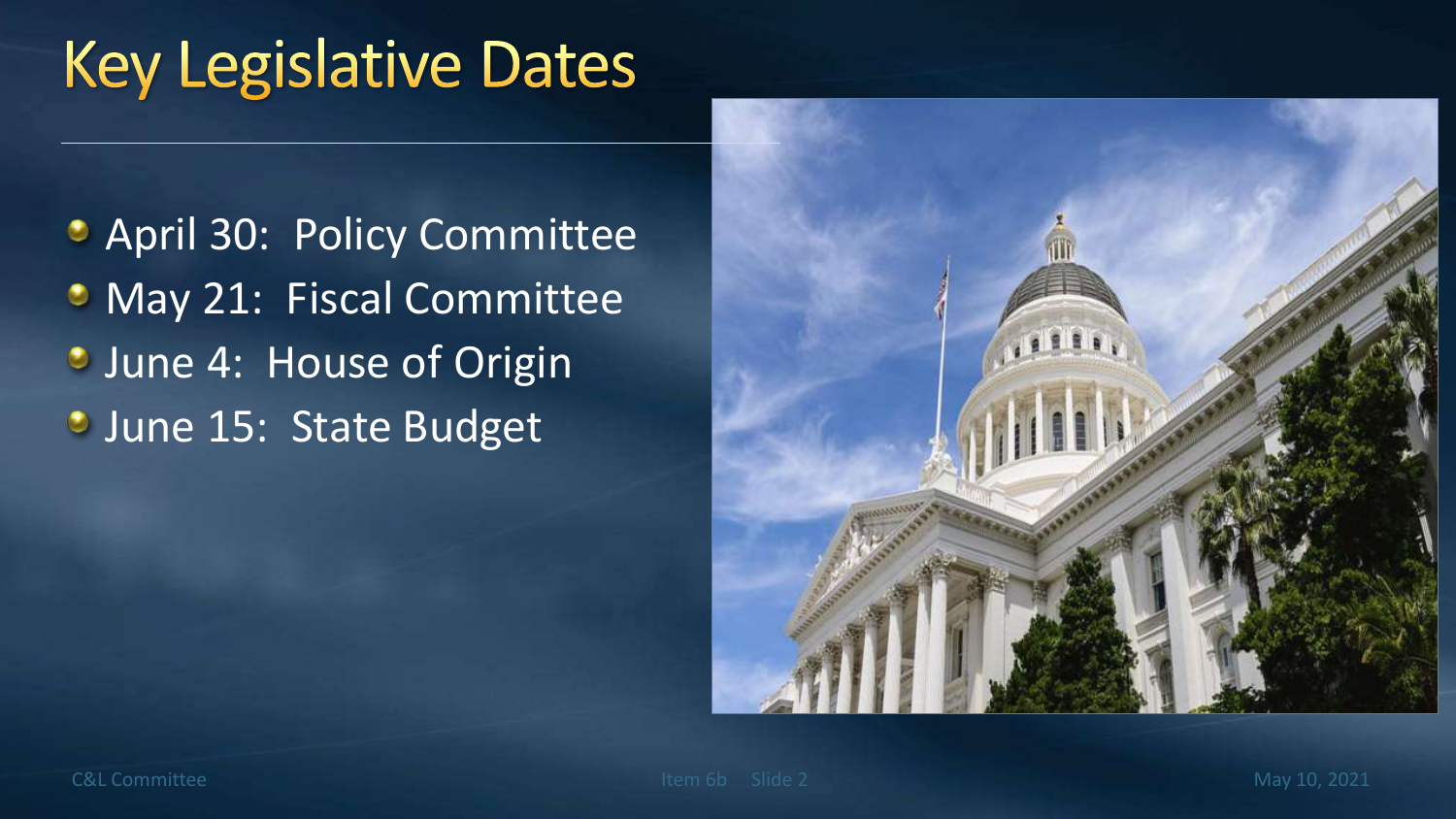## **Governor's Drought Proclamation**

"*The State and its many partners have strengthened drought resilience since the last drought*" – Governor Newsom, April 21, 2021

- **C** Limited drought emergency two counties
- **Directs state agencies to work with** regional and local governments to direct drought actions as needed
- **C** Recommends additional financing for water resilience infrastructure

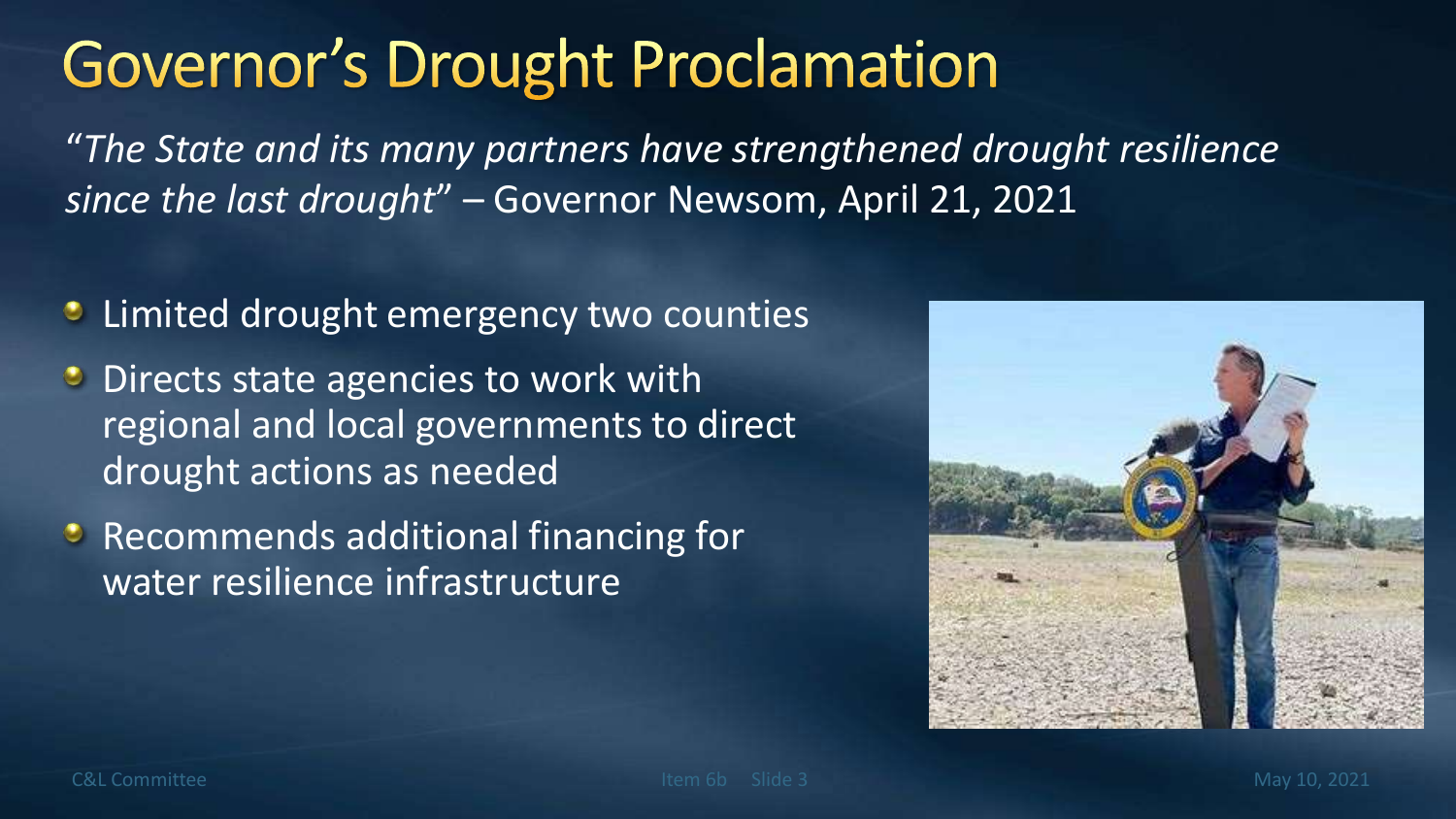# Senate Drought \$3.41 Budget Plan (in millions)

| Assistance for disadvantaged communities | \$500   |
|------------------------------------------|---------|
| <b>• Water Use Efficiency</b>            | \$500   |
| • Sustainable Groundwater Management     | \$350   |
| <b>• Resilient Water Infrastructure</b>  | \$200   |
| <b>• Recycled water</b>                  | \$200   |
| Stormwater management                    | \$200   |
| <b>• Protecting Fish &amp; Wildlife</b>  | \$285   |
| <b>U</b> Water quality                   | \$100   |
| • Water data and forecasting             | \$75    |
| <b>COVID-19 Financial Assistance</b>     | \$1,000 |
|                                          |         |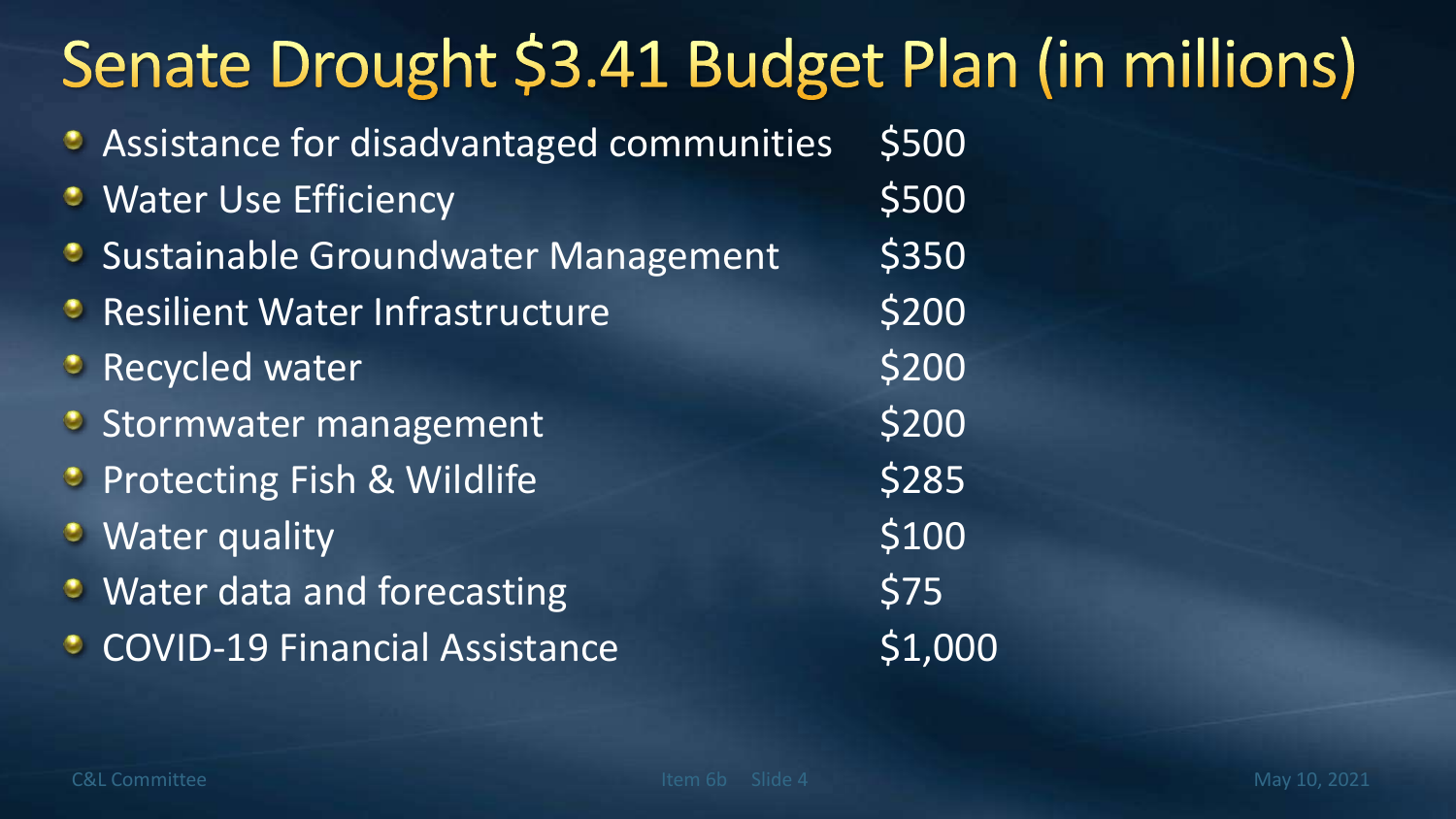## Joint Legislative Audit Committee Request

- Rudy Salas (D- Bakersfield) Chair and John Laird (D-Santa Cruz) Co-Chair
- **Four members of each house**
- Meet two to three times per year
- Approves state audits
- Letter signed by 20 legislators sent on April 1, 2021 requesting a state audit of Metropolitan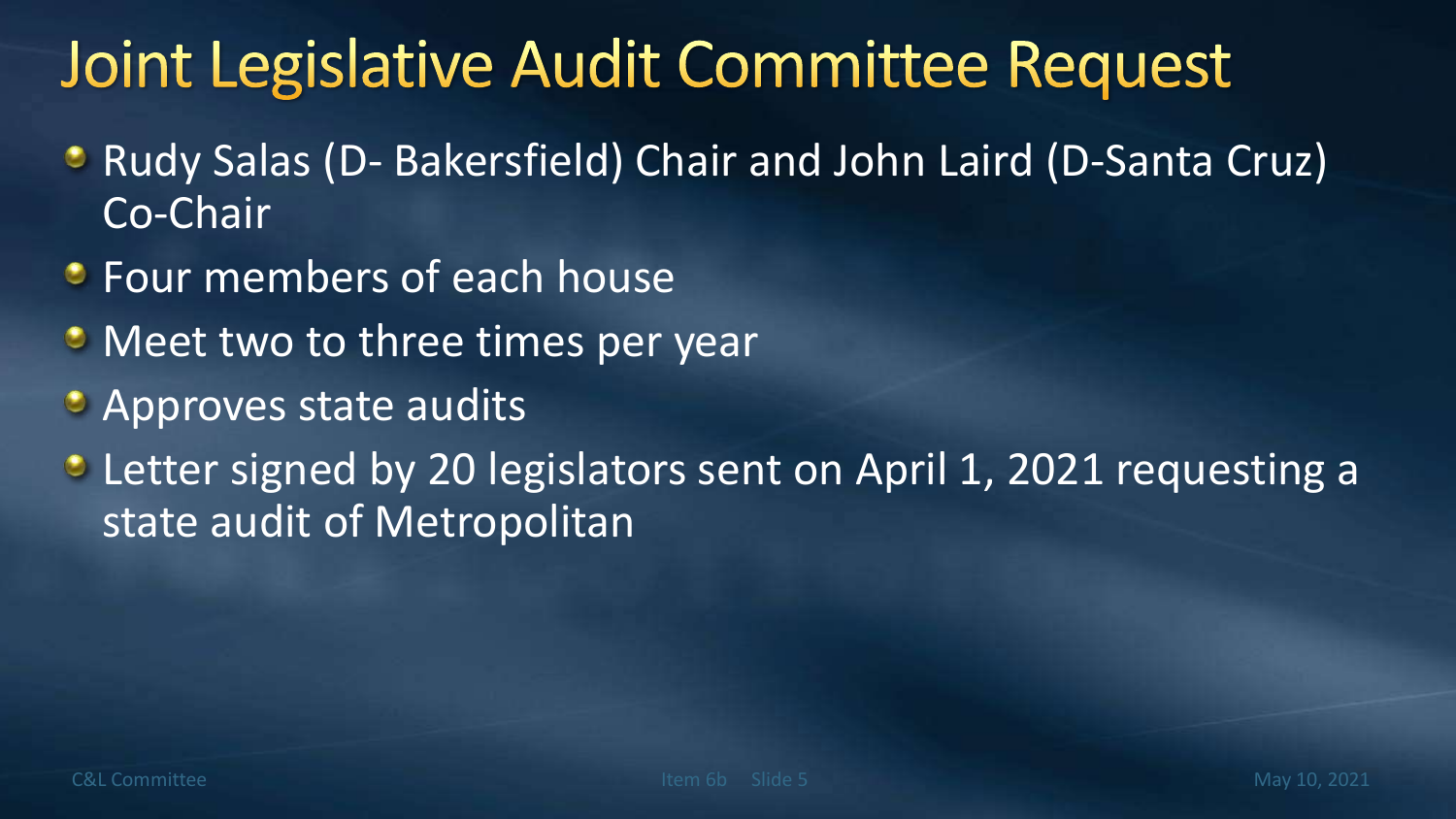## Joint Committee on Legislative Audit Process

• Legislator or State Auditor submits request • Chair reviews and acknowledges receipt

• Request submitted to State Auditor

Review • State Auditor prepares analysis of all requests

• JLAC Committee Hearing

**Hearing** • Two hearings expected this year

> • Audit report sent to Governor, Legislature, and members of JLAC

Request

Audit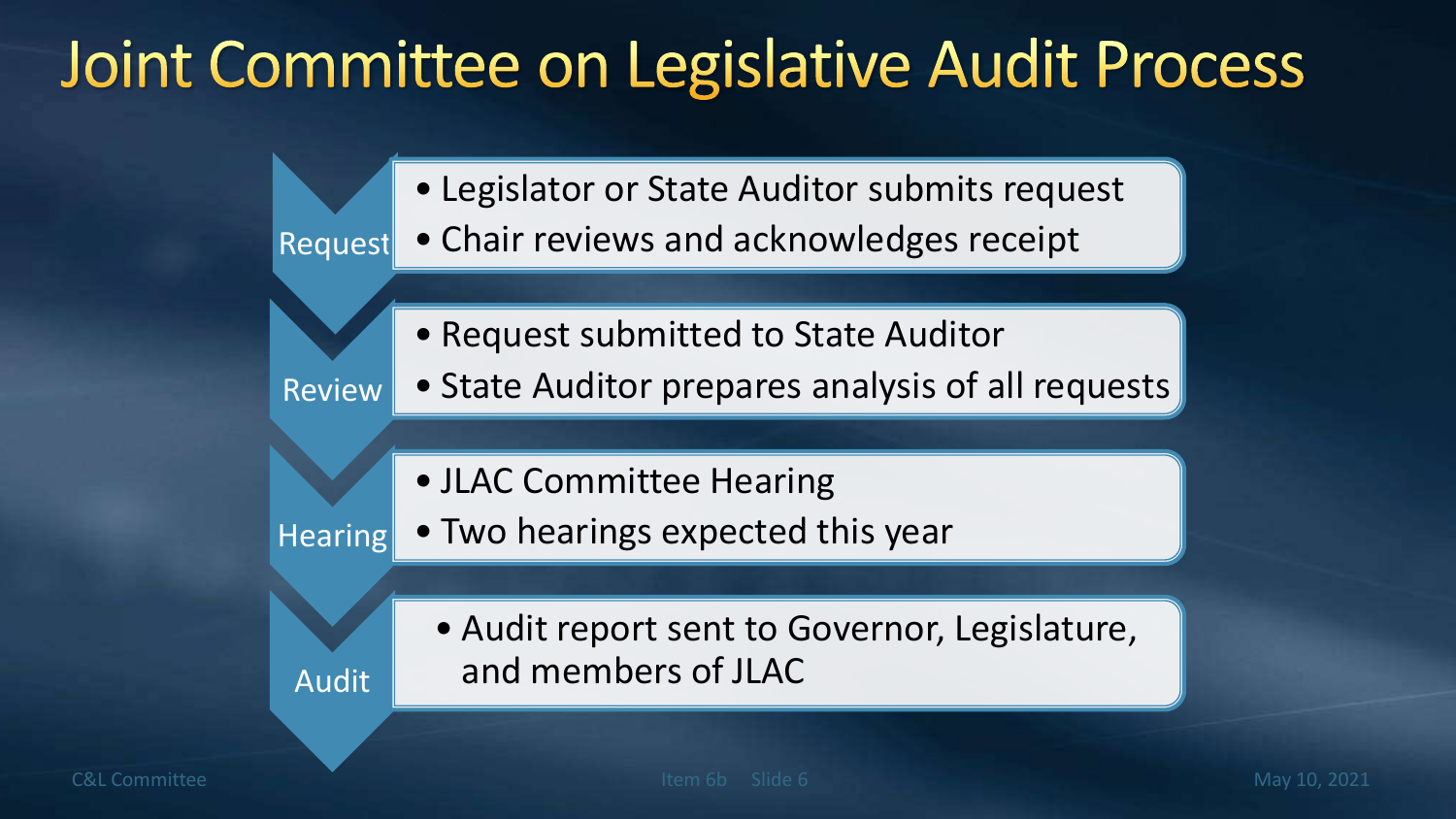# Legislation

#### State Matrix  $\bullet$

- AB 588 (E. Garcia, D-Coachella): California Safe Drinking Water Act: compliance
- AB 979 (Frazier, D-Fairfield): Sacramento-San Joaquin Delta: projects: sea level rise analysis report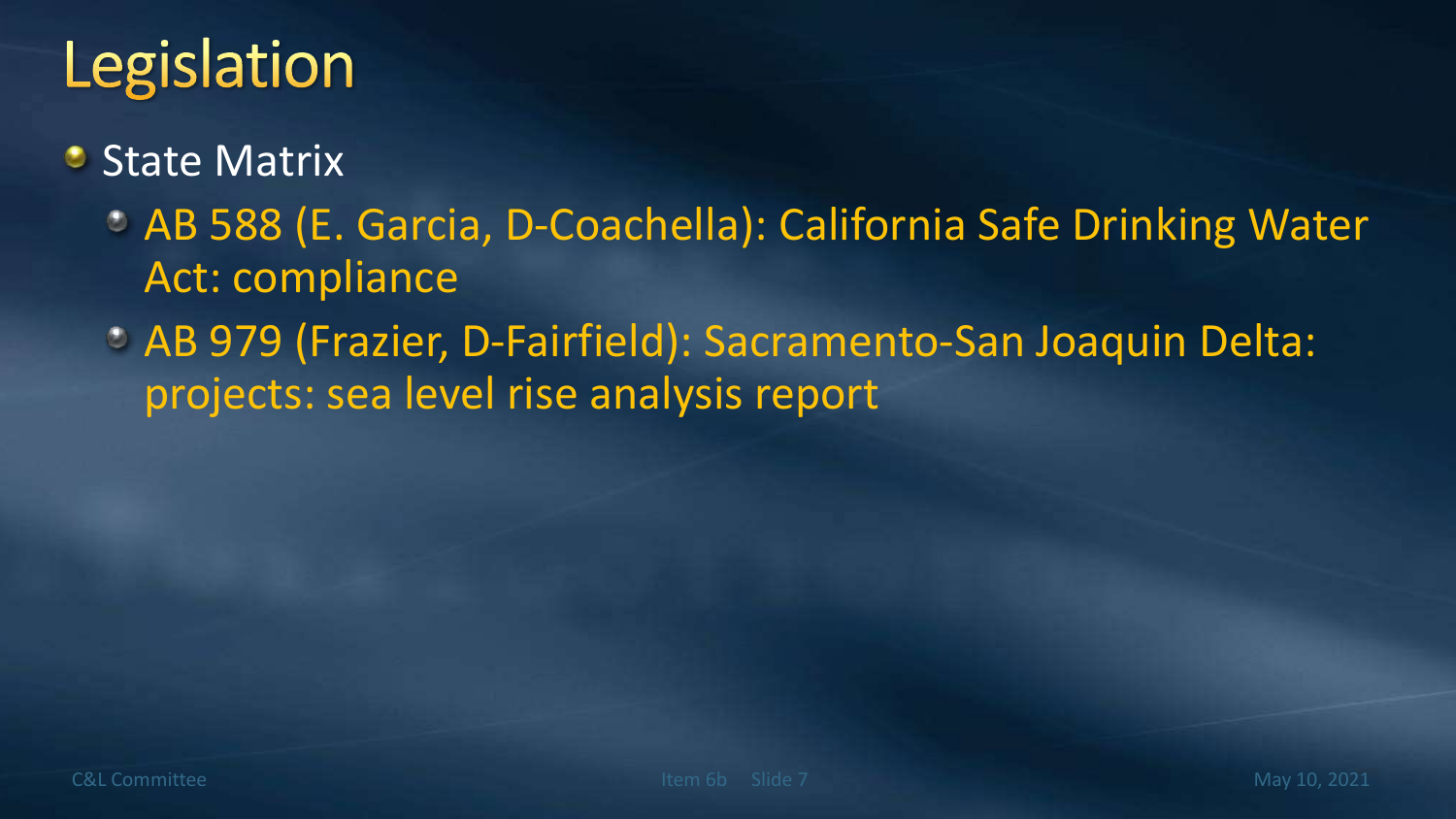#### **Other Legislation**

- AB 1434 (Friedman, D-Glendale): Urban water use objective: indoor residential use
- **SB 222 (Dodd, D-Napa): Water rate assistance program**
- SB 223 (Dodd, D-Napa): Discontinuation of residential water service
- SB 480 (Stern, D-Calabasas): Metropolitan Water District of Southern California: rules: inappropriate conduct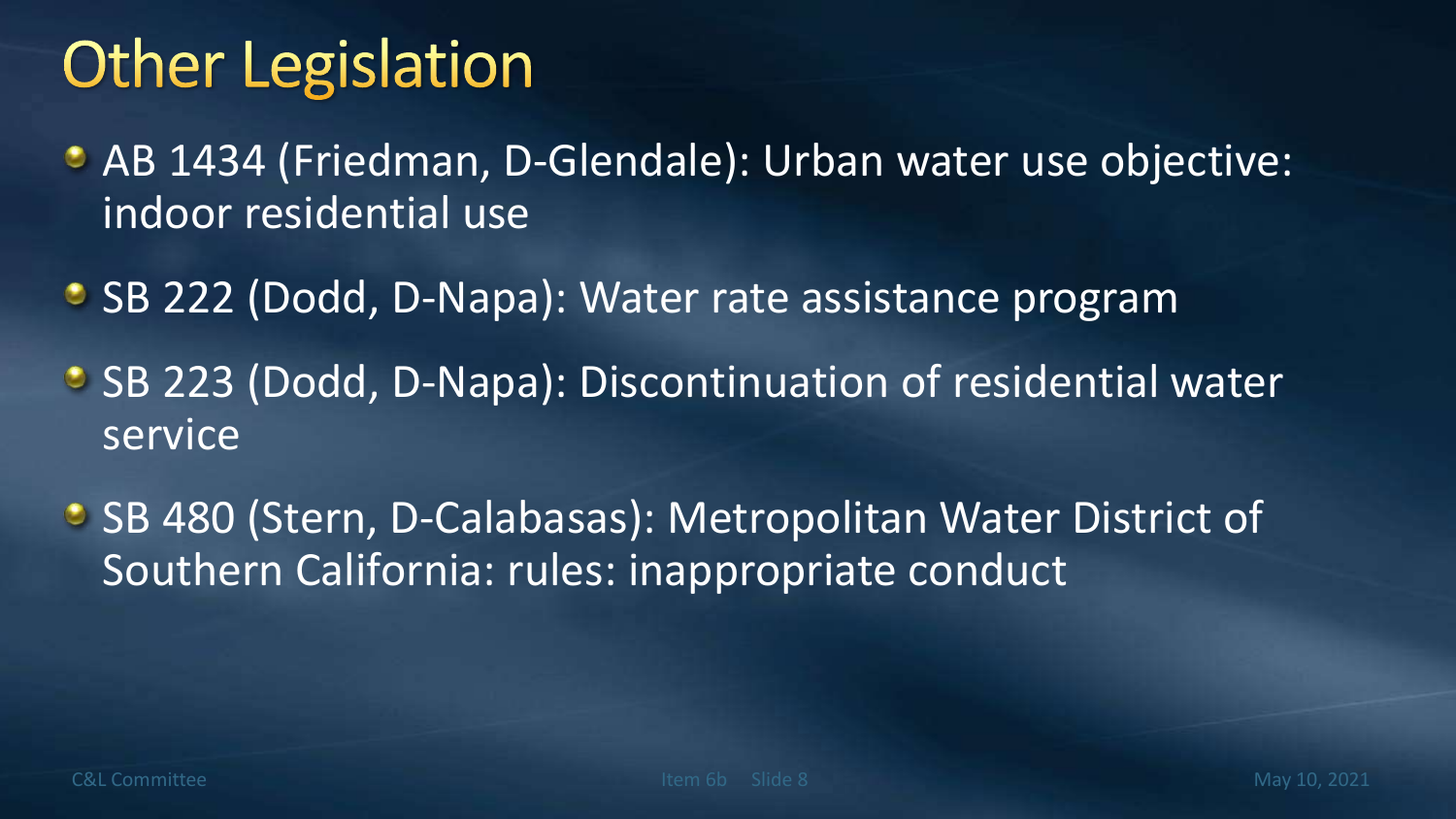## **Special Elections**

- **Special Election May 18 for Assembly District 54** (Los Angeles)
- **Governor Recall**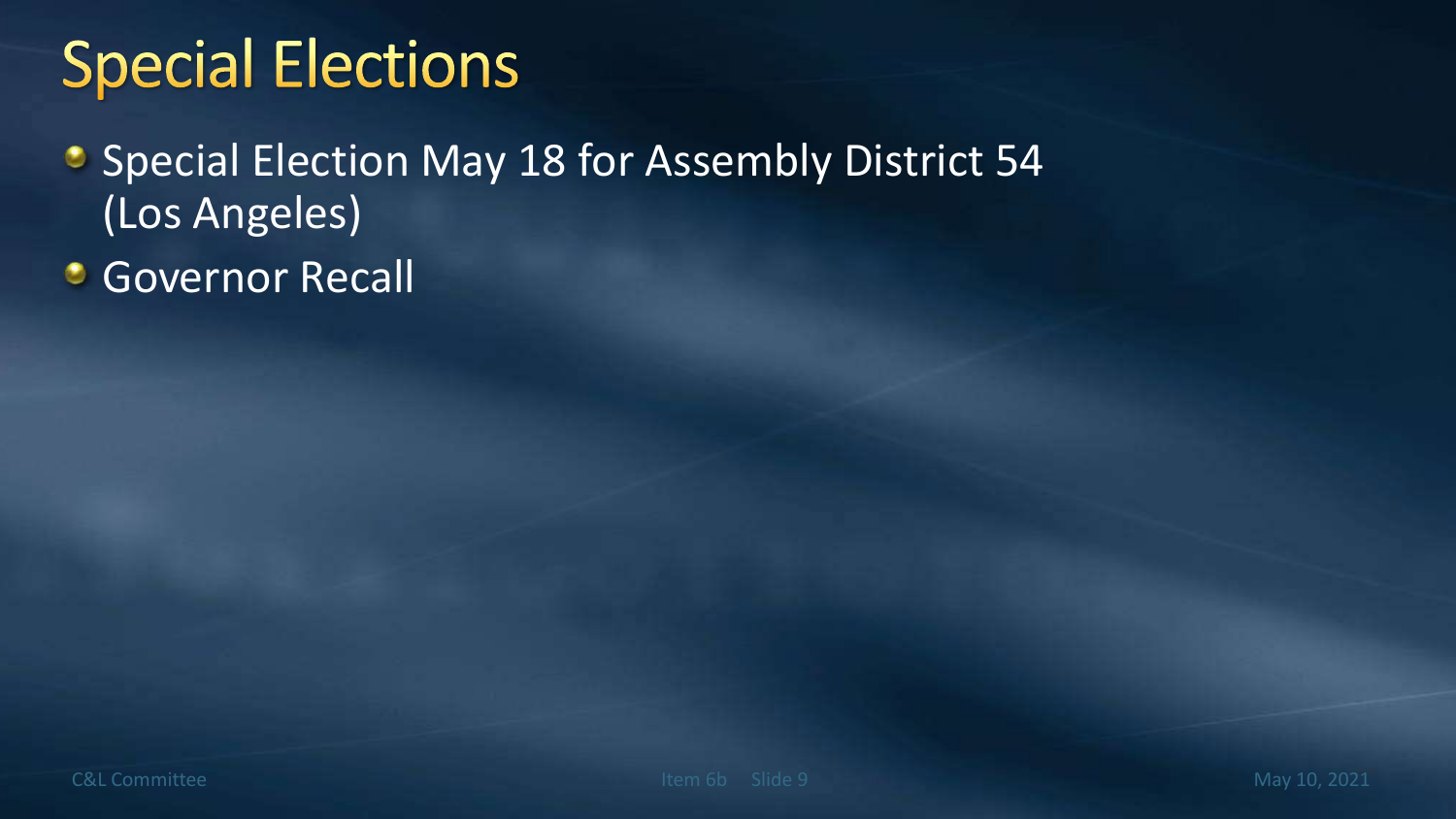## **Constitutional Offices**

**C** Attorney General Rob Bonta